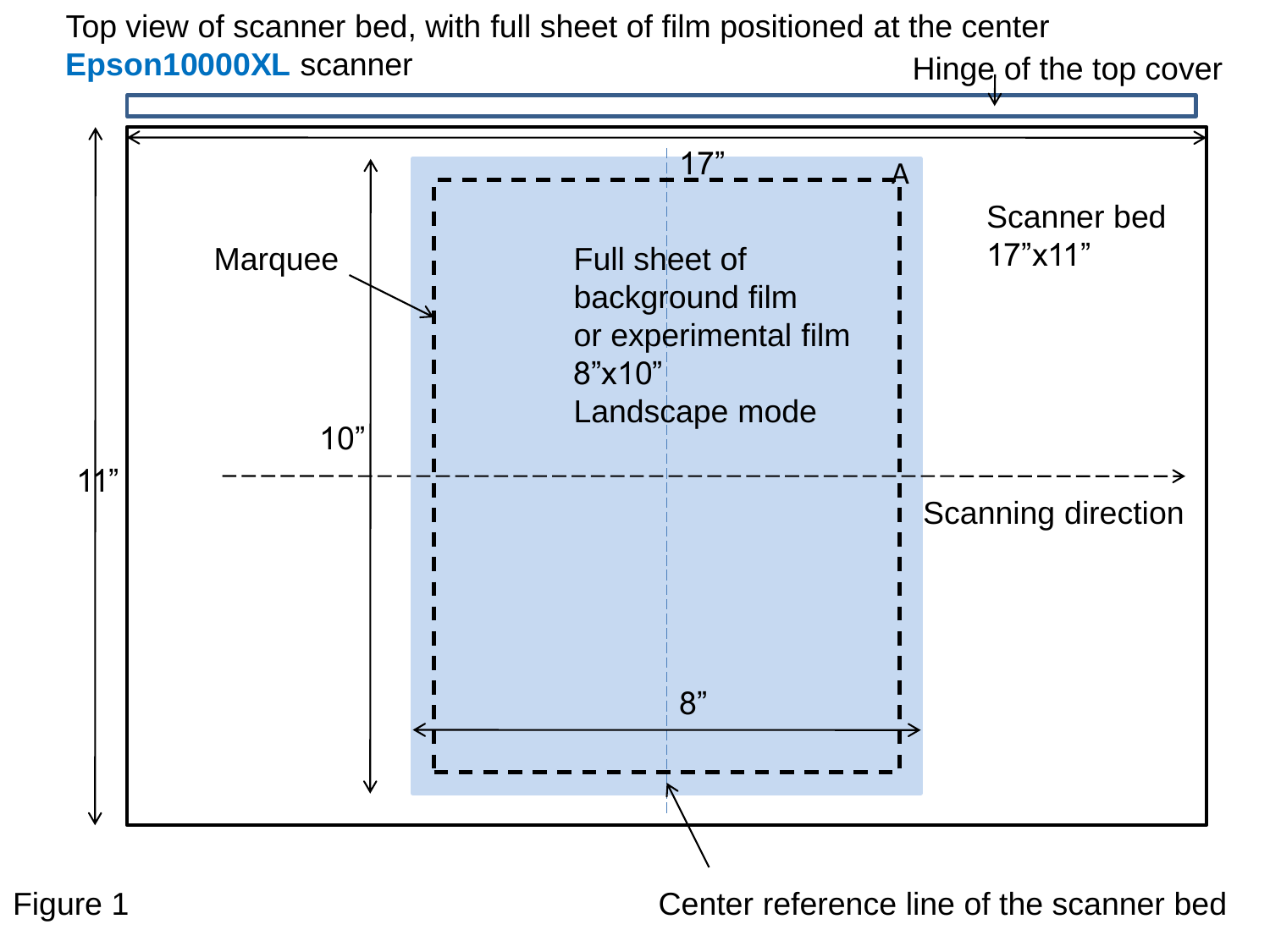Top view of scanner bed, with calibration films and 0 cGy films positioned at the center **Epson 10000XL** scanner Hinge of the top cover



Center reference line of the scanner bed

Figure 2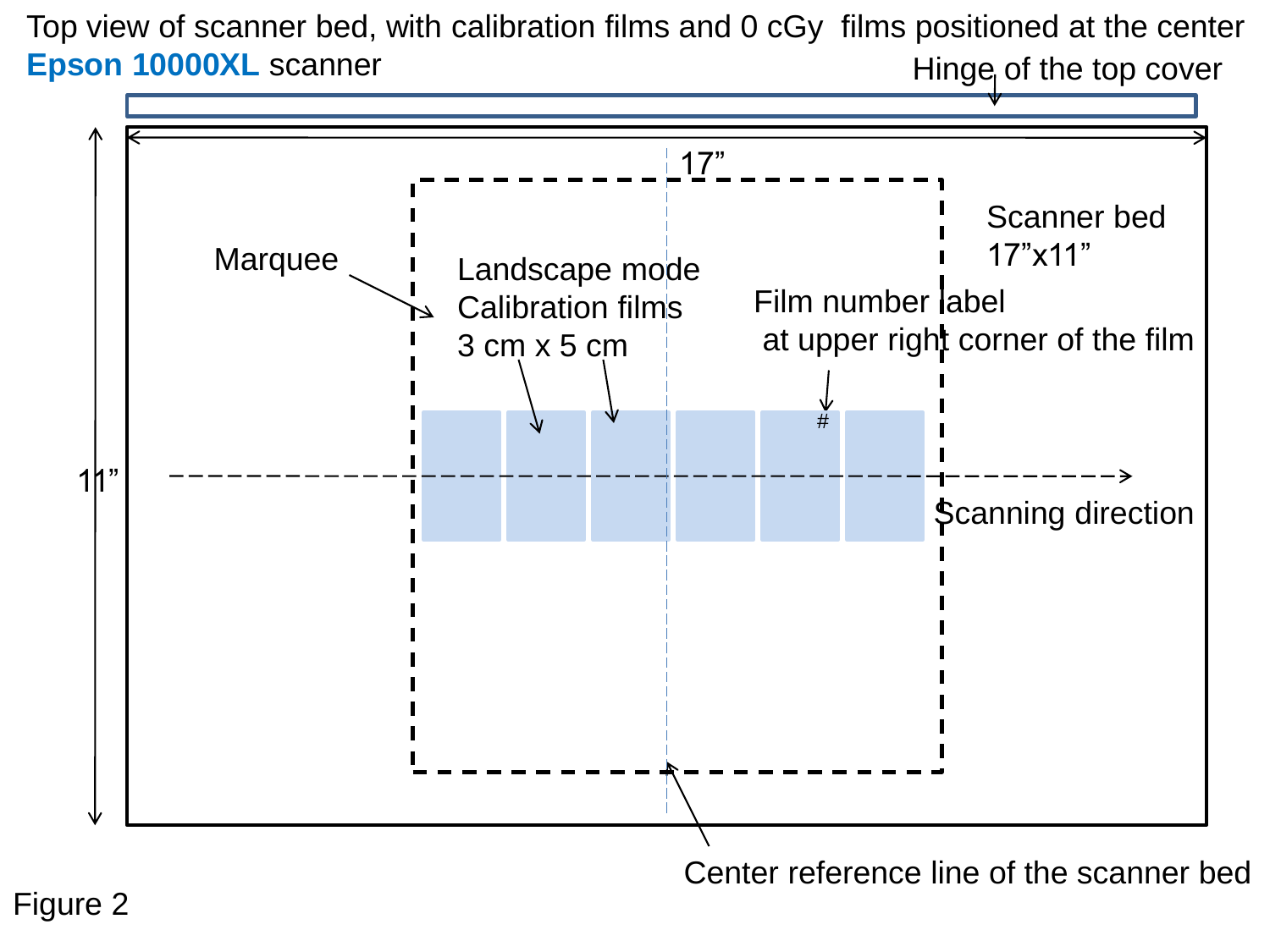Top view of scanner bed, with full sheet of film positioned at the center **Epson V750** scanner Hinge of the top cover



Figure 3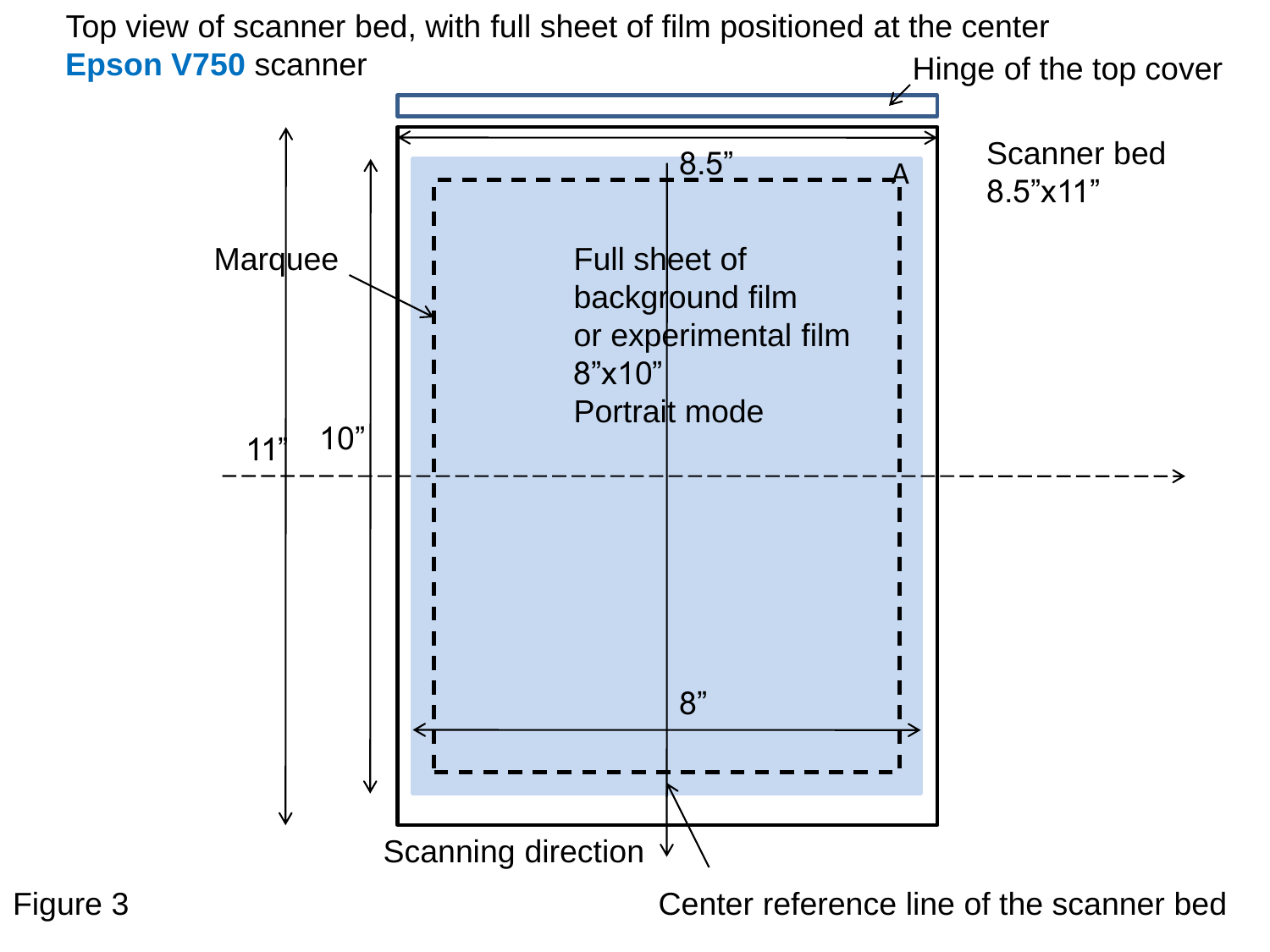

Figure 4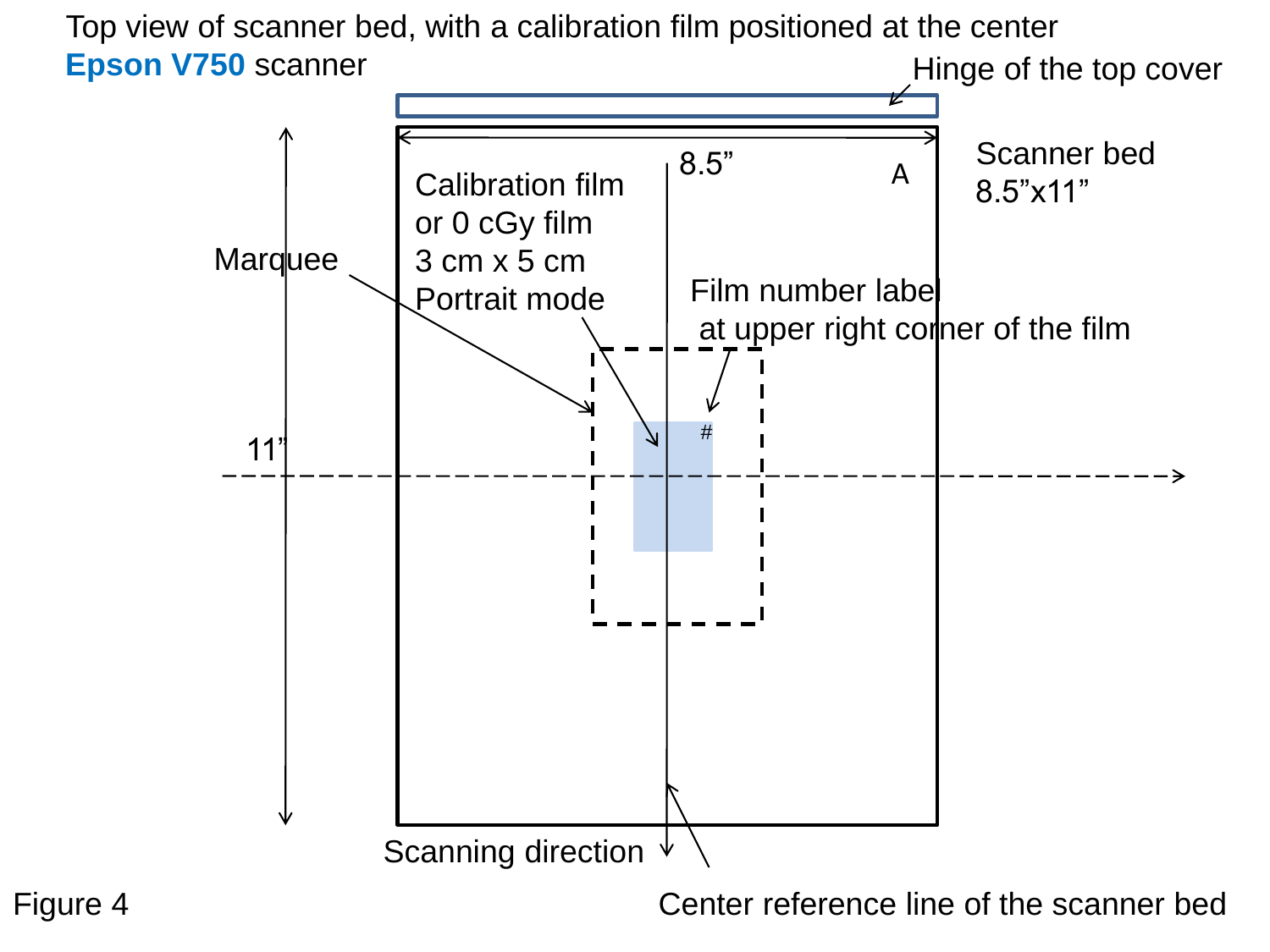Top view of scanner bed, with full sheet of film positioned at the center **Epson V750** scanner Hinge of the top cover